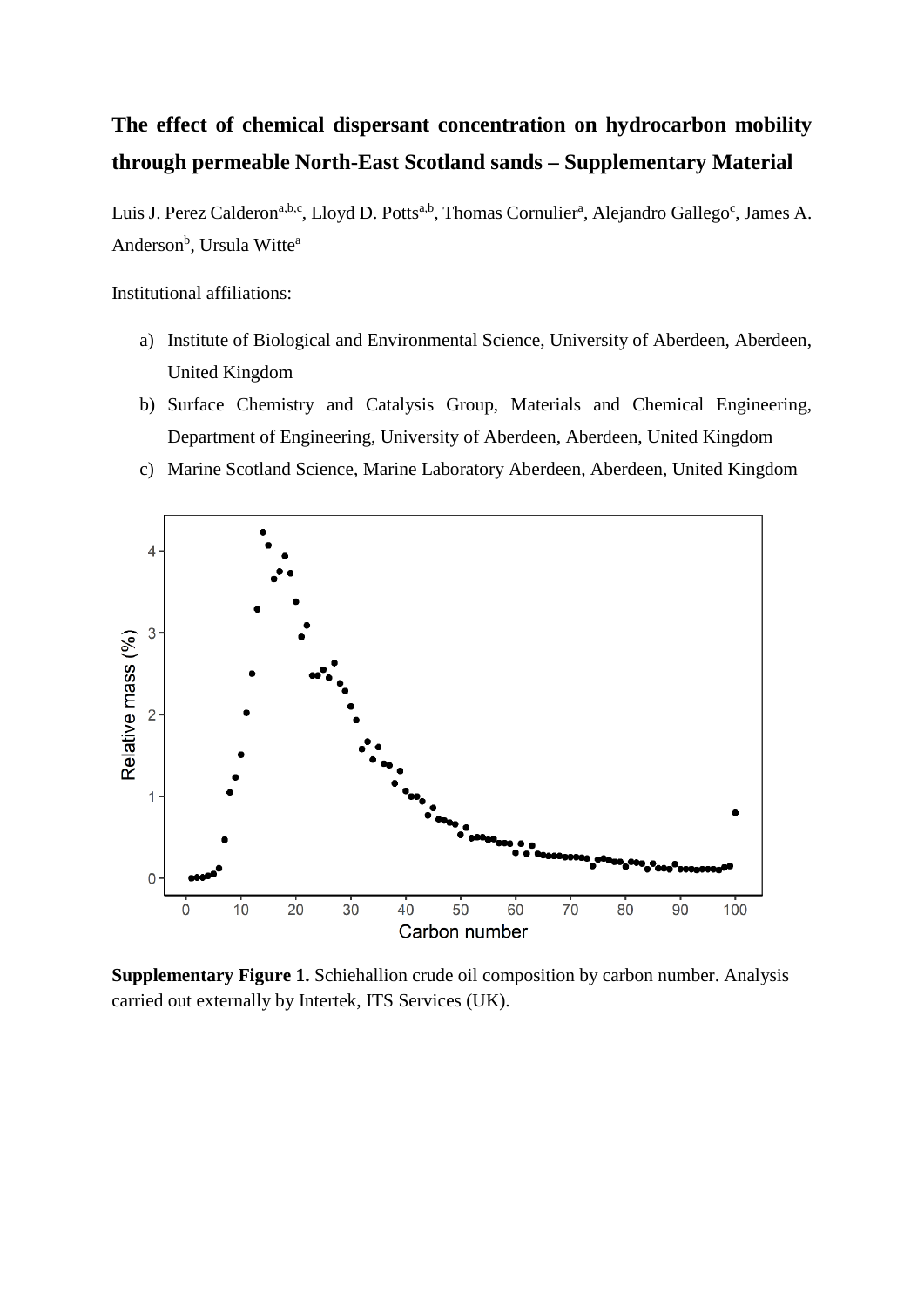

**Supplementary Figure 2.** Comparison of percolation of model oil component normalised concentrations as a function of sediment depth using homogenised (red circles) and undisturbed (blue crosses) sediments  $(n = 3)$ . Red and blue lines represent locally-weighed regression smooths for normalised hydrocarbon concentration as a function of depth. Grey bands represent standard error.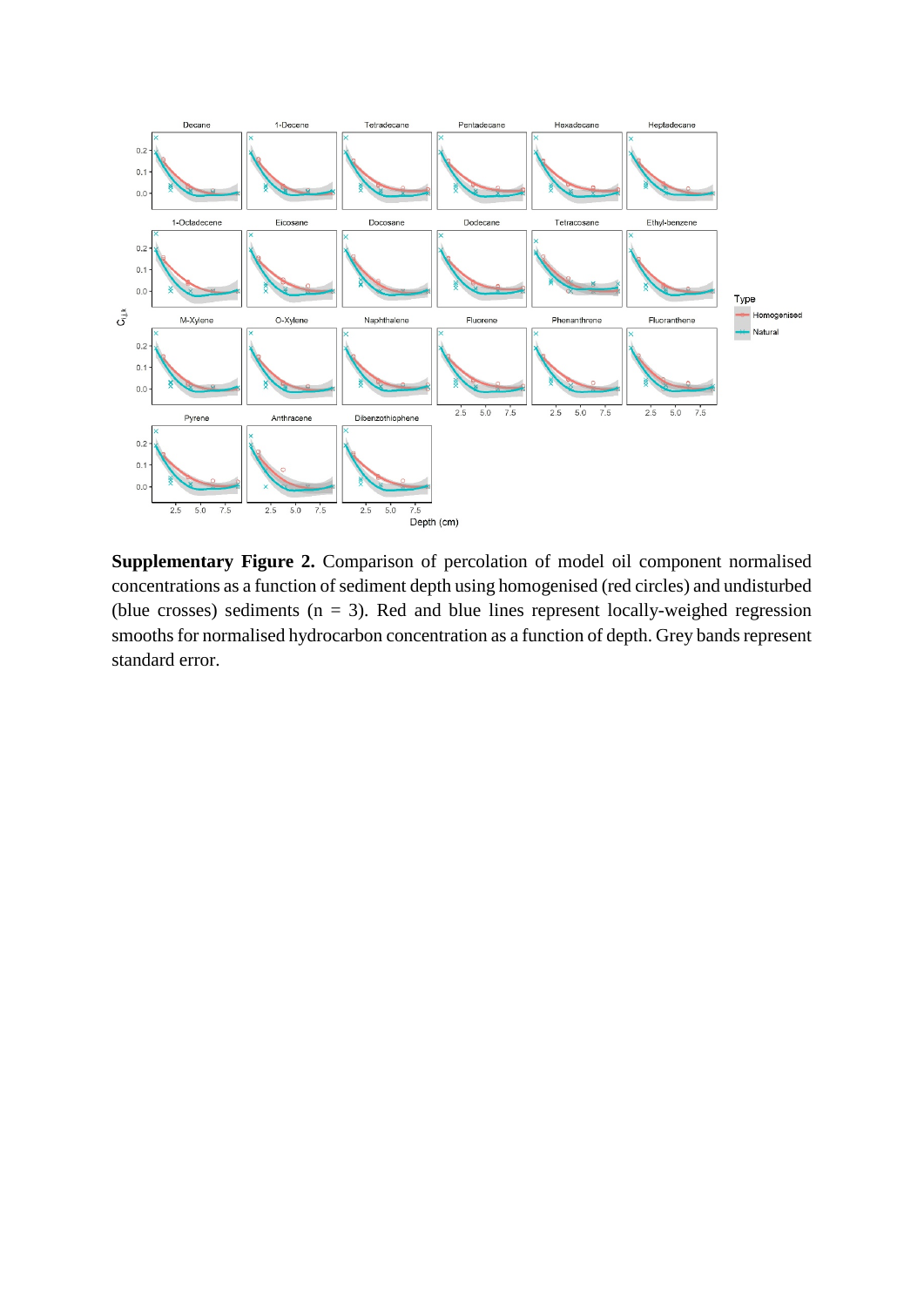

**Supplementary Figure 3**. G**e**neralised Additive Mixed Effects Model (GAMM) diagnostics for hydrocarbon concentrations in the top 10 cm of sediment.